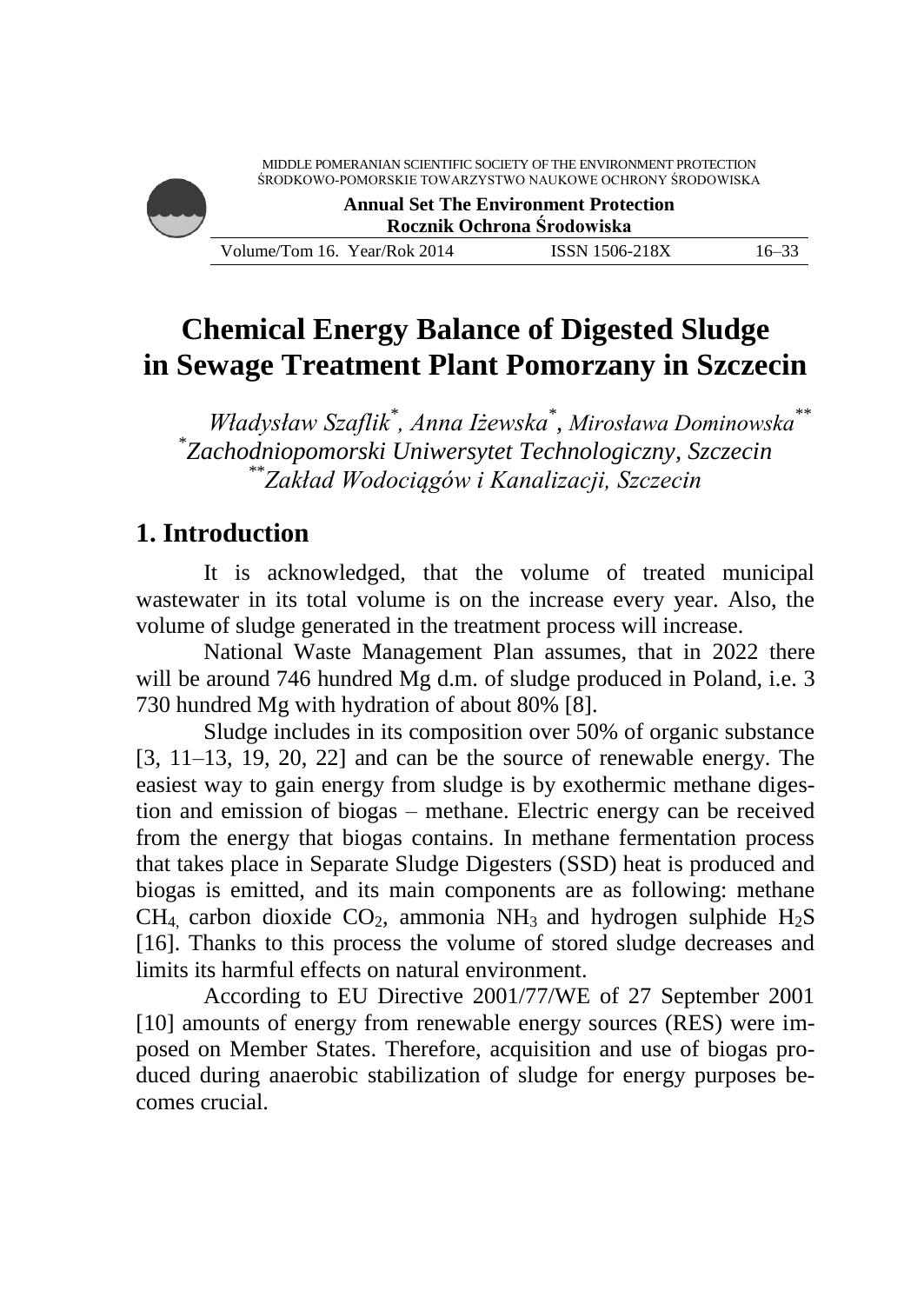The aim of this study is to determine the amount of energy released by sludge (initial and excessive) during fermentation process in the form of heat and produced biogas. These amounts were based on the balance of chemical energy of sludge supplied to and from SSD. The difference between the values was the energy that was emitted during biochemical processes in SSD in the form of heat and methane produced in the chamber.

Due to variability in the composition of supplied sludge, energy balance was done for an averaged measured calorific value of sludge supplied to and from SSD chambers from nine selected days (24 h) during four months in 2012.

## **2. Materials and methods**

### **2.1. Description of Sewage treatment technology in Treatment Plant [4]**

Sewage Treatment Plant Pomorzany treats wastewater from the left bank of Szczecin. As far as the Treatment Plant's catchment basin is concerned, a combined sewage system dominates in the older part of town, whilst a separate sewage system in the outskirts. Household sewage dominates in the catchment basin, whilst industrial waste is minimal. Due to the catchment basin's combined sewage system, during rains and snowmelts the volume of wastewater flowing into Treatment Plant during a day (24 h) is more than three times higher than during dry weather. Design parameters in Treatment Plant shown in Table 1 [15].

All wastewater flowing into the Treatment Plant goes to a plenum chamber, flows through a channel, on which a flow meter and automatic sampling apparatus are placed. Initially, the sample is treated mechanically.

In the first stage, sewage undergoes a filtration processes on grilles, where solid effluents are screened. The excess wastewater is discharged into two retention tanks with total capacity of  $7000 \text{ m}^3$ .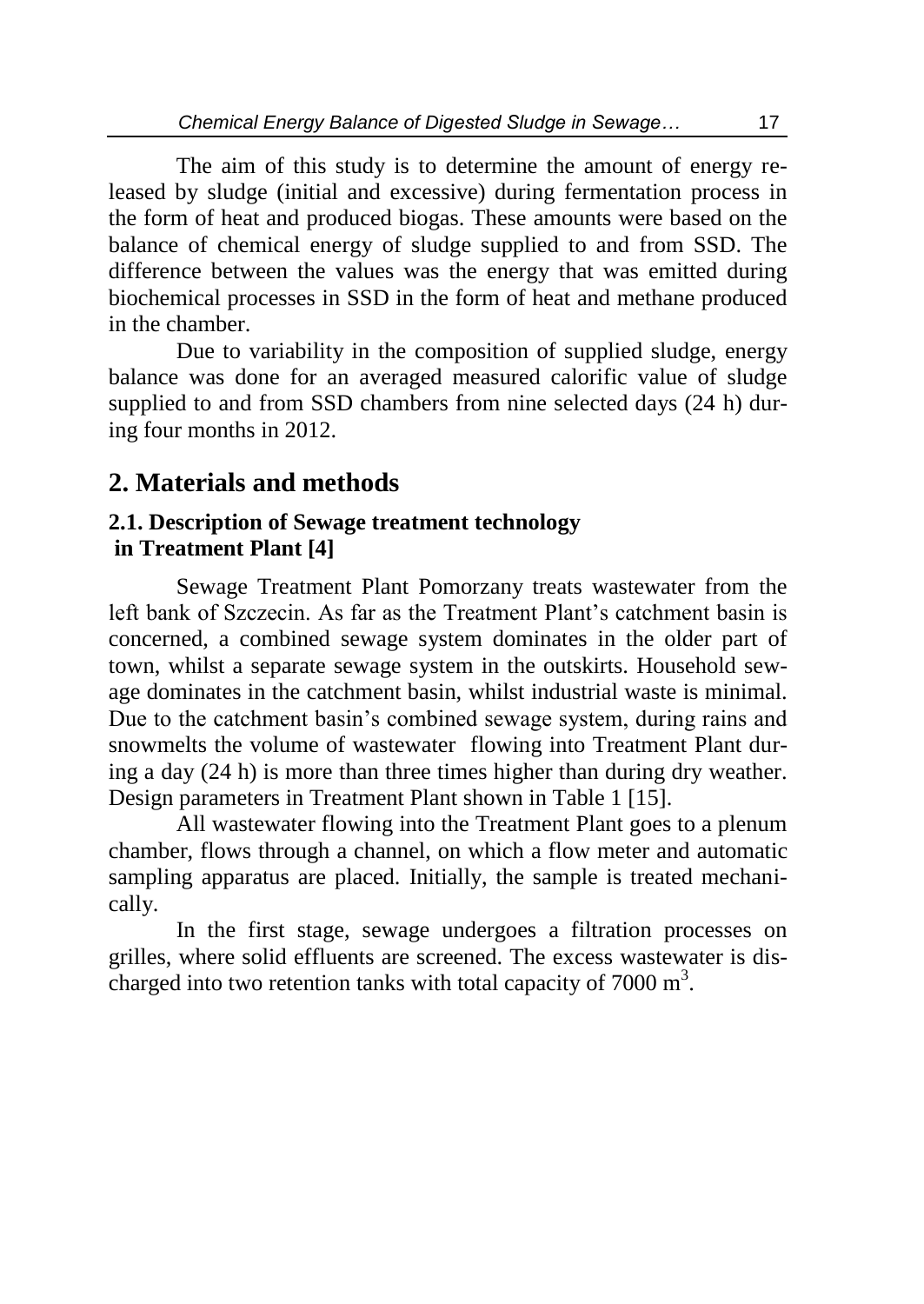**Table 1.** Raw sewage design parameters of Treatment Plant Pomorzany [15] **Tabela 1.** Parametry projektowe ścieków surowych Oczyszczalni Ścieków Pomorzany [15]

| Population equivalent     | 419 000 |         |
|---------------------------|---------|---------|
| Average daily flow        | 66 000  | $m^3/d$ |
| Average hourly flow       | 2 7 5 0 | $m^3/h$ |
| Maximum daily flow        | 79 200  | $m^3/d$ |
| The maximum hourly flow   | 3 9 9 0 | $m^3/h$ |
| Hourly minimum flow       | 900     | $m^3/h$ |
| Chemical oxygen demand    | 700     | mg/dm   |
| Biochemical oxygen demand | 390     | mg/dm   |
| Suspended solids          | 270     | mg/dm   |
| Total nitrogen            | 65      | mg/dm   |
| Total phosphorus          | 10      | mg/dm   |

After the biggest solid effluents are screened on grilles, sewage is directed to four aerated sand traps with a side grease chamber. The heaviest grit settles in sand traps as a result of sediment process. In addition, medium bubble aeration makes the waste spin, which enables to keep lighter organic suspension in sludge mass and the grit to fall, which creates conditions for flotation in the side chamber of the suspension lighter than sludge mass.

Grease collected from the surface of the side chamber with a scraper mounted on the sand trap's trolley bridge is scraped into the grease chamber where it is pumped into collection chamber and then pumped further to digesters.

From the Sand traps, sludge flows to four rectangular initial settling tanks with chain scrapers. In the settling tanks a sedimentation of flammable suspension takes place. The suspension settles to the bottom of the tanks, where it is periodically collected by chain scrapers into funnels. Then, in an automatic mode it is discharged to objects of sedimentation area as a unthickened primary sludge.

Grease that floats on the surface of the settling tank is taken away by a drainpipe, and then pumped into a collective chamber, and then, together with grease from sand traps, directed to digesters. Mechanically treated sludge is directed to Partition Chambers, where it is divided into three independent biological treatment lines.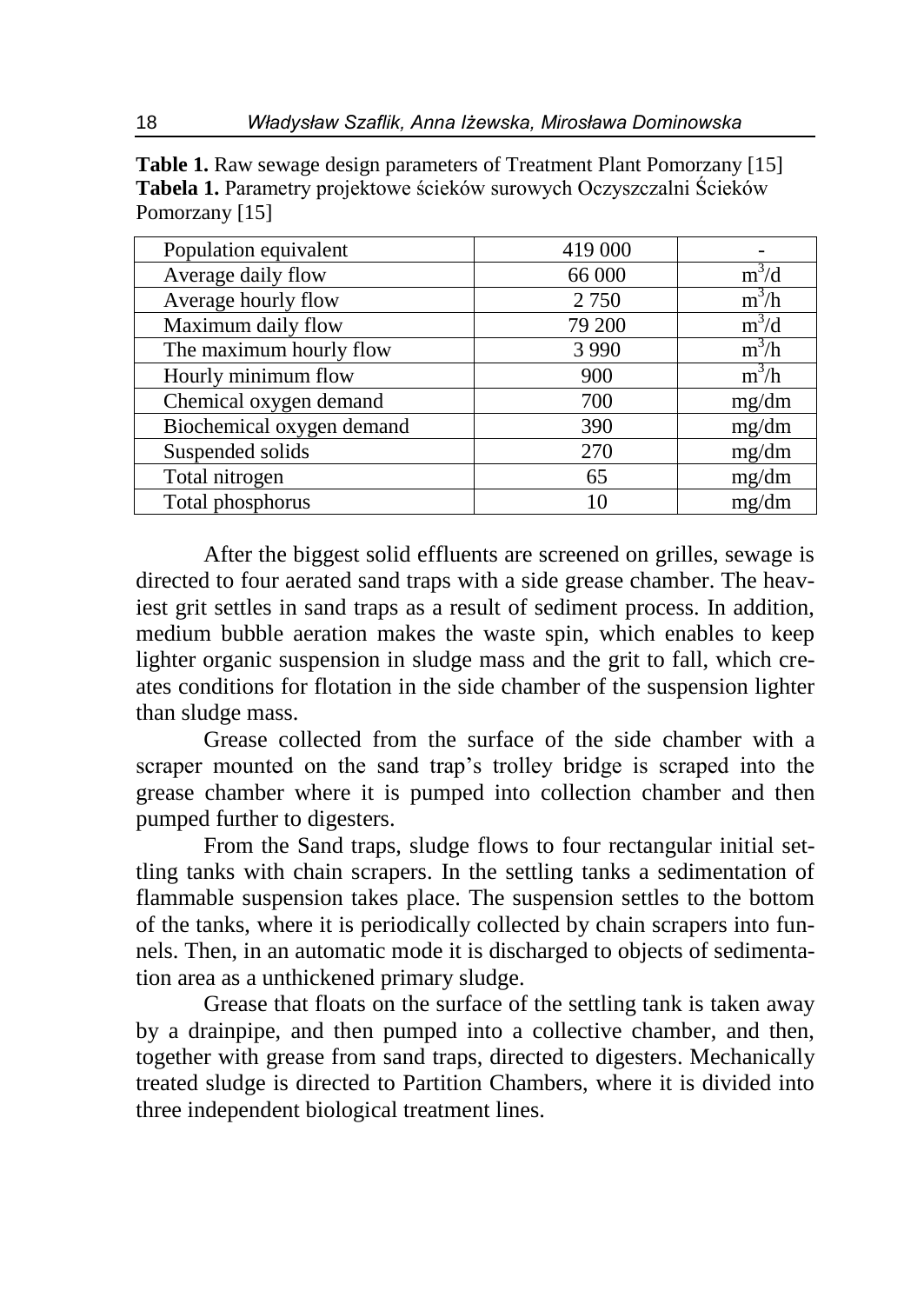Each Line includes:

- one predenitrification chamber of sludge, to which a slight part of raw sewage is supplied,
- $\bullet$  one defosfatation chamber designed as a circulating chamber
- two nitrification/denitrification chambers, designed as circulating Chambers of Carrousel type with fine bubble aeration. In the Chambers a process of simultaneous or alternate denitrification can be carried out,
- two secondary settlement tanks.
- pumping station of recirculated sludge with two propeller pumps,
- sludge waste pump.

In objects of biological degree pollutants are removed from wastewater as a result of metabolic processes occurring in living organisms of activated sludge. To support biological removal of phosphorus, a simultaneous physical-chemical precipitation is used with the help of trivalent iron salt. For this purpose, a PIX dosage installation was made, depending on technological conditions, to the spout of biological units (final precipitation), to the spout of sand traps (initial precipitation) and dispensing to digested sludge tanks in order to carry out sludge conditioning prior to the pass over to press.

The Sewage Treatment Plant additionally was equipped with an installation enabling PAX aluminum coagulant in case that filamentous bacteria occurs. The installation, similarly to PIX installation, consists of two tanks and a set of dosing pumps.

Biological blocks that have an entire metering measure a/o in each line in a continuous way the following: oxygen concentration, temperature, ammonia nitrogen concentration, nitrogen concentration, orthophosphate concentration, sludge concentration, measure of sludge layer's level in secondary settlement tanks.

Approved sludge treatment technology allows an entry of treated sludge that meet the sharpest demands of Polish Law to Odra River, which means for a sewage treatment plant over 100.000 RLM [15] Compilation of demanded parameters for sewage treatment and the actual obtained by Sewage Treatment Plant Pomorzany are presented in Table 2.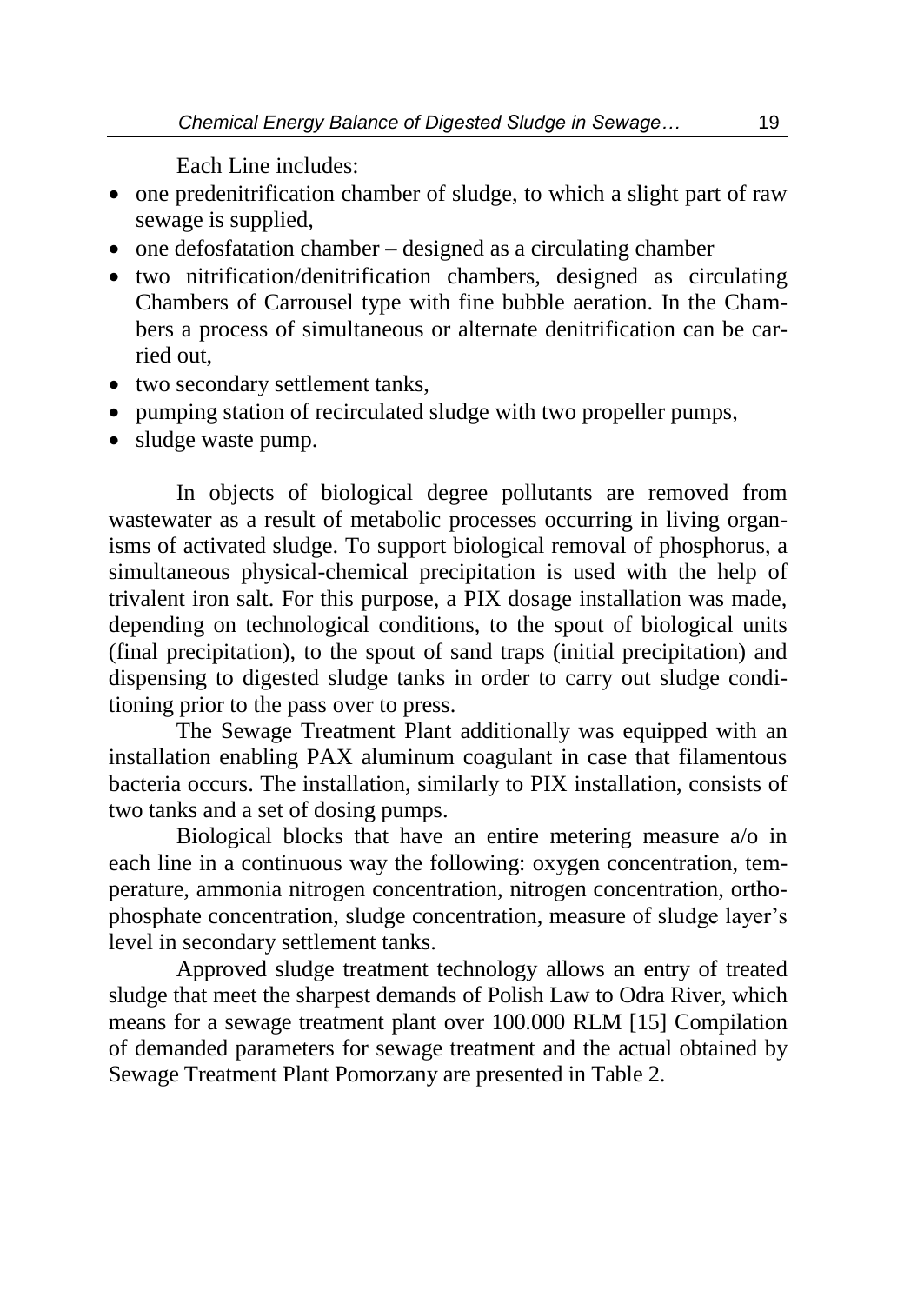**Table 2.** Parameters of treated sewage discharged from Sewage Treatment Plant Pomorzany [4, 15]

**Tabela 2.** Parametry ścieków oczyszczonych odprowadzanych z Oczyszczalni ścieków Pomorzany [4, 15]

| Parameters                                 | <b>Needs</b><br>of water<br>permit | Regulation of the<br>Minister of the<br>Environment of 2006,<br>as amended [18] | The average of<br>the measured<br>values of the<br>treated<br>wastewater |
|--------------------------------------------|------------------------------------|---------------------------------------------------------------------------------|--------------------------------------------------------------------------|
| $BOD_5$ [mg/dm <sup>3</sup> ]              | 15                                 | 15                                                                              |                                                                          |
| $\text{COD}$ [mg/ldm <sup>3</sup> ]        | 125                                | 125                                                                             | 37                                                                       |
| Suspended solids<br>[mg/dm <sup>3</sup> ]  | 35                                 | 35                                                                              |                                                                          |
| Total nitrogen <sup>*</sup><br>$[mg/dm^3]$ | 10                                 | 10                                                                              |                                                                          |
| Total phosphorus<br>[mg/dm <sup>3</sup> ]  |                                    |                                                                                 | 0.47                                                                     |

*\*For sewage temperatures above 12°C*

### **2.2. Sludge Management [4]**

As far as Sewage Treatment Plant Pomorzany is concerned, obtaining demanded parameters of treated sewage is no problem. However, the more effective the sewage treatment, the more pollution remains after the treatment process.

Waste removed in the beginning of the mechanical treatment process, i.e. screenings – the leftovers after screening on grilles and sand – grit removed in sand traps, are exposed to rinsing only in order to minimize content of organic parts, and then to minimize water content by compression, in case of grilles, or separation on a screw conveyor, in case of sand. Waste prepared in this way – screenings and sand – is transported to appointed storage place. The amount of screenings and sand generated – ca. 30 tons per month.

The amount of collected initial and secondary sludge ca.  $2.000 \text{ m}^3$ /d and 99% content of water causes that sludge management in sewage treatment plant is a very important domain in exploitation matter as well as in techniques used. The main task of sludge treatment is minimizing the amount and volume by discharging a part of water and sludge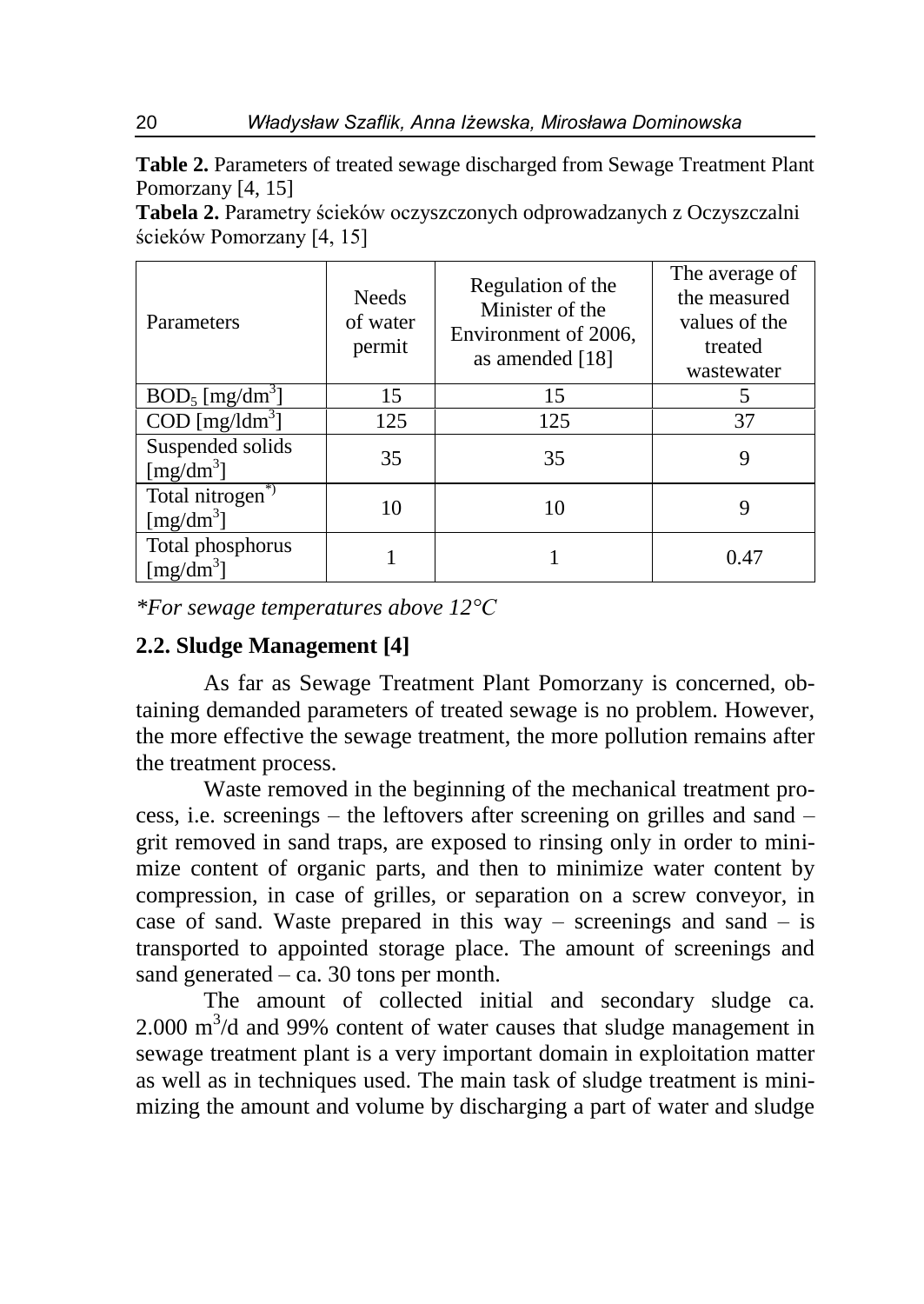treatment – so that there is no jeopardy to the natural environment. The first stage of proceedings with sludge depends on discharge of a part of water in thickening process. Due to different features of initial and surplus activated sludge, thickening is carried out differently.

Primary sludge is collected periodically from sludge funnel of primary settlement tanks and then thickened by gravity. This sludge is pumped into two gravity thickeners equipped with two rod agitators. In the thickeners, suspension falls to the bottom due to the influence of gravity and thickens, sludge supernatant is taken over from the surface of thickeners through overflow channels and drained to the Headworks. Thickened sludge from the bottom is periodically collected and transported to mixed thickened sludge tanks. Thickened surplus activated sludge is also supplied to this tank.

Surplus activated sludge is periodically collected from aeration tanks. As a result of biological structure of sludge, most of water included is water imbibed in cells. It is also harder to drain water, so called free water, water non–imbibed in cells, from sludge. This sludge is mechanically thickened in devices called thickening tables. Before sludge is supplied to the thickening device, a conditioning by polyelectrolyte takes place, which causes coagulation of sludge flocks and facilitates drainage of free water. Surplus activated sludge is thickened in 4 devices, each if which cooperates with two polyelectrolyte preparation station.

Primary sludge is thickened by gravity to ca. 5% d.m., surplus activated sludge is thickened in mechanical thickeners to ca. 6% d.m. Primary sludge and surplus activated sludge after being thickened is drained into thickened sludge tank where it is pumped into two closed digesters. Each digester has the capacity of 5.069  $m^3$ , which assures ca. 20-day sludge residence time. Mesophile fermentation is conducted in digesters in temperature ca. 37°C. Sludge is mixed with the use of double impeller agitators suspended under a dome. Continuous circulation of sludge through spiral heat exchangers ensures steady support of defined temperature. The chambers work as overflow ones, sludge that is collected continuously from digesters, goes to digested sludge retention tank.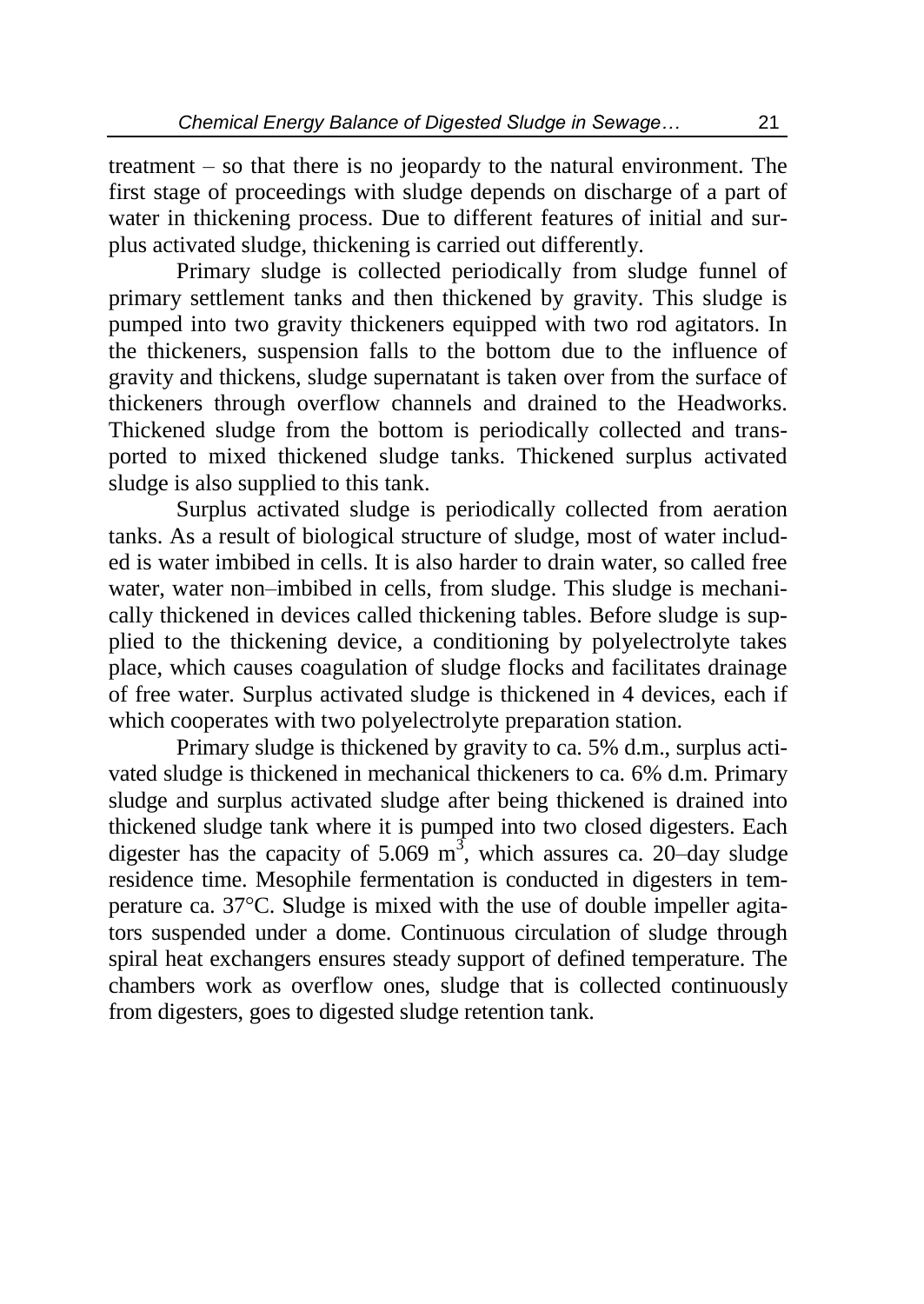

**Fig. 1.** Sludge management diagram [9] **Rys. 1.** Schemat gospodarki osadowej [9]

Biogas produced in the chamber is accumulated in two–layer tanks with capacity of  $1500 \text{ m}^3$  each and after desulphurization with biosulfex method (as a result of catalysis elemental sulphur is obtained) used as fuel in cogeneration aggregate (Fig. 1).

#### **2.3. Chemical energy balance [4]**

Chemical energy of sludge that goes through digesters in Sewage Treatment Plant Pomorzany was specified based on amount of sludge, content of dry matter in sludge and their heat of combustion before and after digestion and the amount of received biogas and heat of combustion calculated based on its chemical composition. Because the Chambers work as overflow ones, it was approved that the amount of supplied sludge to the chamber corresponds with the amount that is drained. In order to prepare the balance, a sludge energy balance of SSD scheme was assumed and shown in Fig. 2.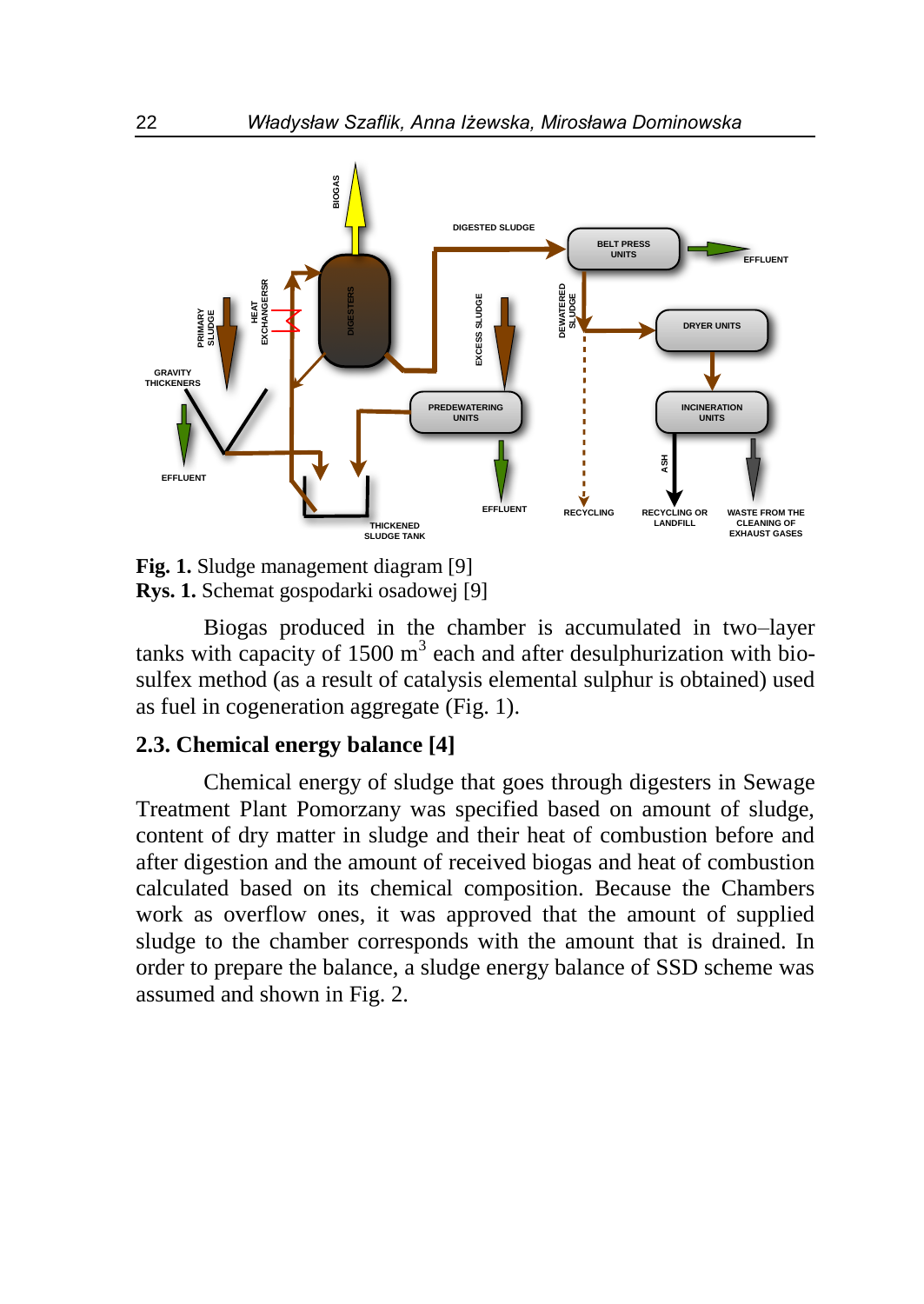

**Fig. 2.** Energy balance for sludge flowing through SSD and produced biogas [9] **Rys. 2.** Bilans energii dla osadów przepływających przez WKF i wytwarzanego biogazu [9]

Energy balance can be show as follows:

$$
Q_1 = Q_2 + Q_3 + Q_4 = Q_2 + Q_w \tag{1}
$$

where:

 $Q_1$  – chemical energy supplied to SSD with sludge stream [MJ],  $Q_2$  – chemical energy drained from SSD with sludge stream [MJ],  $Q_3$  – chemical energy drained from SSD with biogas stream [MJ],  $Q_4$  – energy emitted during biochemical changes of sludge [MJ],  $Q_w$  – sum of energy emitted during biochemical changes of sludge and chemical energy drained from SSD with the biogas stream [MJ].

#### **2.4. Energy supplied to SSD with sludge stream.**

Amount of energy supplied to SSD with sludge stream was calculated based on dry matter charge supplied to digesters and marked heat of combustion.

$$
Q_d = V_{os} \times z_{dsm} \times W_{udsm} \quad [MJ] \tag{2}
$$

where :

 $Q_d$  – energy supplied to SSD with sludge stream [MJ],  $V_{os}$  – volume of supplied sludge to SSD Turing a Day (24h) [m<sup>3</sup>],  $z_{\text{dsm}}$  – content of dry matter in sludge supplied to SSD [kg/m<sup>3</sup>],  $W_{\text{udsm}}$  – heat of combustion of sludge supplied to SSD [MJ/kg].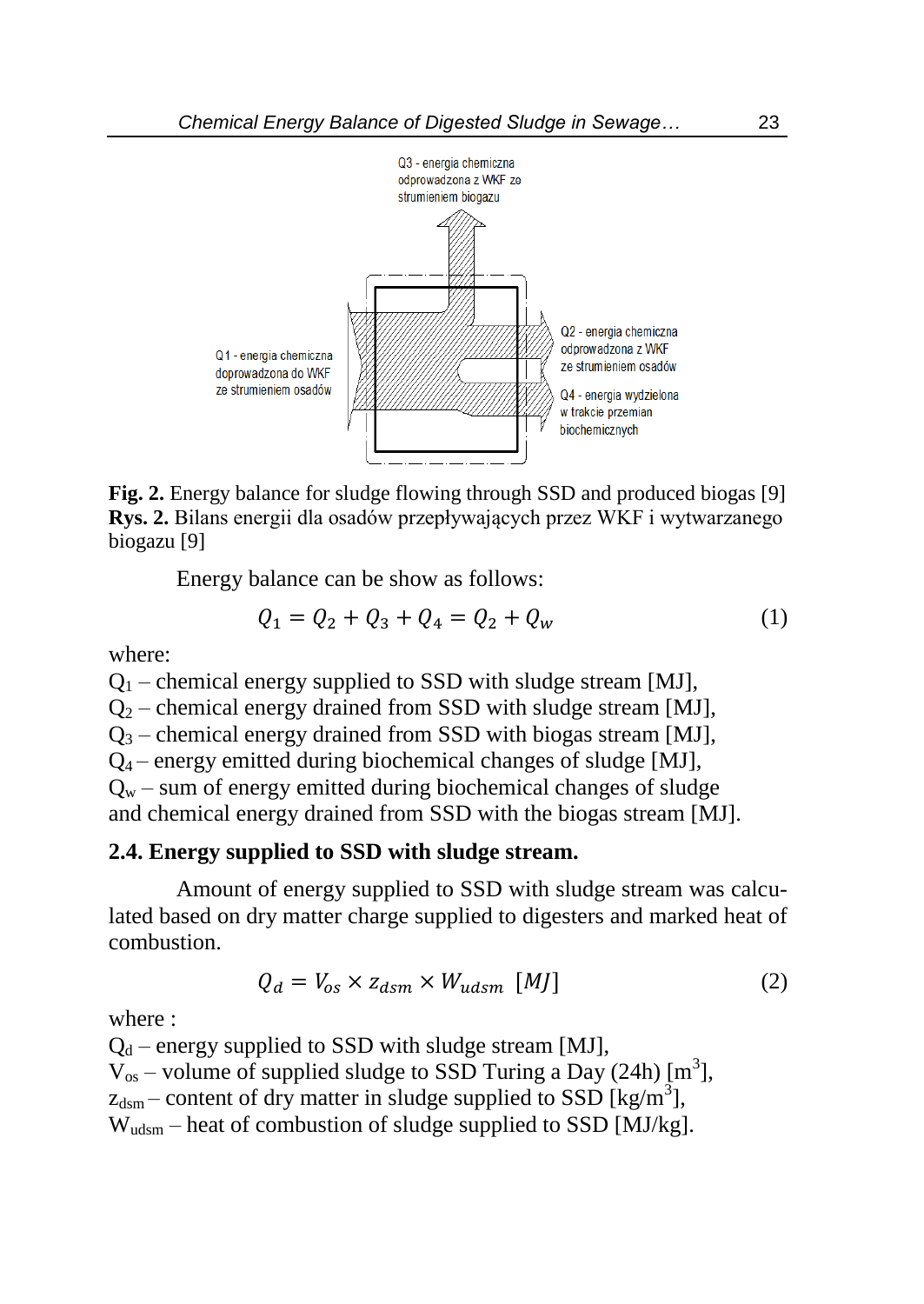#### **2.5. Energy drained from SSD with sludge stream.**

Amount of chemical energy drained from SSD with sludge stream was calculated similarly to the one supplied to SSD:

$$
Q_2 = V_{os} \times z_{smo} \times W_{smo} \quad [MJ] \tag{3}
$$

where:

 $Q_2$  – energy supplied to SSD with sludge stream [MJ],  $V_{\text{os}}$  – volume of sludge drained from SSD during a Day (24h) [m<sup>3</sup>],  $z_{\rm smo}$  – content of dry matter in sludge supplied to SSD [kg/m<sup>3</sup>], W<sub>usmo</sub> – heat of combustion of sludge supplied to SSD [MJ/kg].

#### **2.6. Energy emitted during biochemical changes of sludge**

Amount of energy emitted during biochemical changes of sludge was defined in transformed formula (4):

$$
Q_w = Q_1 - Q_2 \tag{4}
$$

### **3. Measurement and calculation methodology**

Separate Sludge Digesters (SSD) in Sewage Treatment Plant Pomorzany in Szczecin work as overflow ones, it is assumed that the volume of sludge supplied corresponds with the volume of drained sludge. In accordance to this, in order to establish the participation of energy emitted while biochemical changes that take place in SSD, one should refer to heat of combustion of dry matter included in one cubic meter of supplied and drained sludge. The content and volume of sludge supplied to the Sewage Treatment Plant is variable because sewage system supplies not only household sewage but also rain waters. In this situation the chamber plays a role of equalizing tank – sludge is drained from it of averaged compositions from the period of its detaining. Due to this role of the Chamber, in order to obtain competent results, heat of combustion of sludge was averaged for the period of time under analysis. Nine days (24 h) out of four months were chosen at random and the obtained results were averaged. In order to check if the balance was carried out in proper way, there was specified an average content of mineral parts in sludge supplied and drained, equal contents will show that the applied method was accurate to establish participation of energy emitted during biochemical changes that take place in SSD.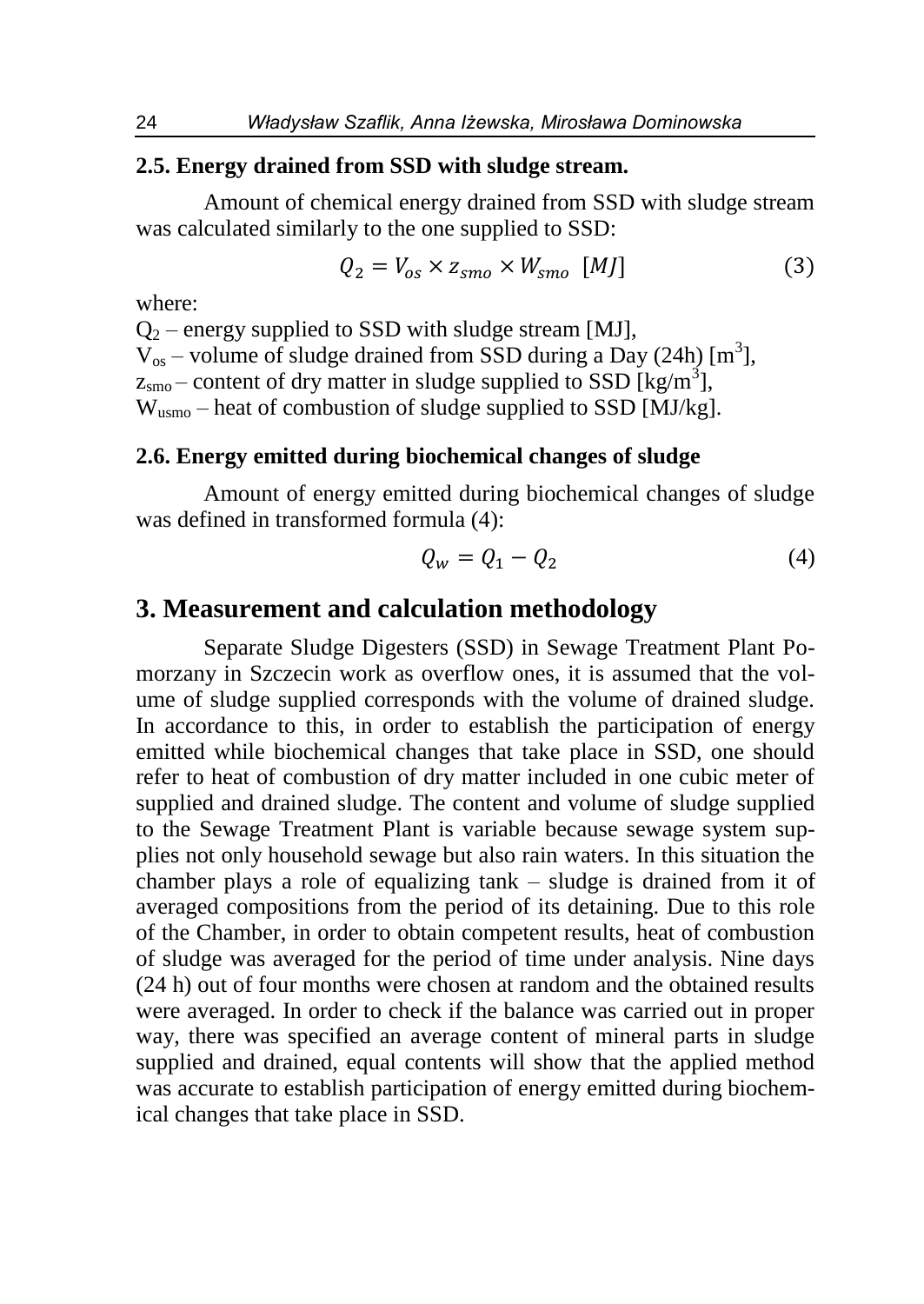Samples of indigested sludge (at entry) to digesters were collected behind mixed sludge tank, to which primary sludge and surplus activated sludge is supplied after being thickened. The place for sampling was a stube pipe at main pipeline before a pump that pumps sludge into installation. Samples of indigested sludge (from exit of SSD) was collected behind indigested sludge tank, into which sludge from two digesters flows.

The place for sampling was a stube pipe on pipeline before press installation. Sludge is stirred both in thickened sludge tank (before digestion) and digested sludge tank. It is stirred with high-speed submersible agitator, which influences on good mixing and homogenization of material destined to analysis. In order to increase representativeness of the sample, within a day  $(24 h)$  equal amount of sludge was sampled  $-500$ ml four times during a day (24 h) at regular intervals at 1.00, 7.00, 13.00 and 19.00. All samples taken in each sample point during a day (24h) were stirred and further samples were taken for lab tests numbers. Places of sludge sampling were presented in Fig. 3.



**Fig. 3.** Sludge digestion installation scheme with marking of samples and sample points for streams of sludge and biogas [9]

**Rys. 3.** Schemat instalacji fermentacji osadów z oznaczeniem miejsc poboru próbek i miejsc pomiarów strumieni osadów i biogazu [9]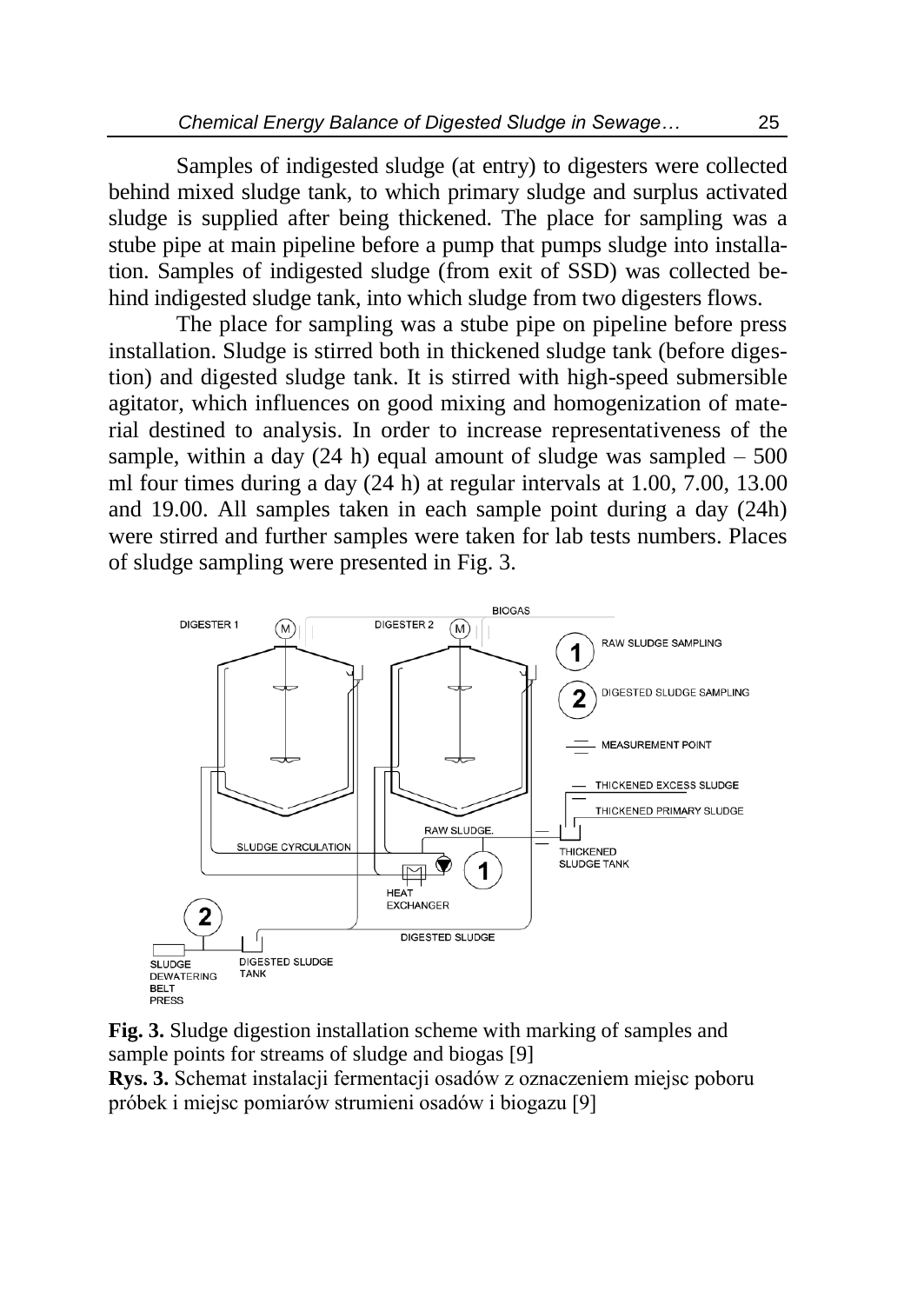The next element of the examinations were laboratory analyses of sludge supplied to and drained from digestion chambers. The content of dry matter was marked appropriately to EN-12990:2002 norm of Sludge Characteristics. Marking of dry residues and water content. The content of organic parts in dry matter was marked according to EN 12979:2002 norm of Sludge Characteristics – marking of dry matter ignition loss of sludge mass. Heat of combustion together with laying out calorific value (as in PN-EN-ISO 9931:2005) was carried out in IKA 2004 calorimeter of calorific value designation uncertainty of 44 kJ/kg d.m.

### **4. Results of measeurements and calculations**

In table no 3 compiled were the following: content of dry matter, content of mineral parts and heat of combustion for supplied raw sludge and digested sludge drained from SSD.

An average content of mineral parts in sludge supplied amounted to 13.17 kg/m<sup>3</sup> and in drained one 11.99 kg/m<sup>3</sup>, while standard divergence 2.06 and 0.61 respectively.

The difference in the average amount of minerals brought and discharged into the digester Secreted during the day as the extension of time will decrease. For a very long time will be zero - the amount of mineral matter brought will be responsible drained. If you will be a test of the amount of inorganic sediment, draw the appli-seconds, it will provide them with the correct execution. Hypothesized null  $H_0$  of the equality of the content of mineral substances in sewage influent and discharged to the SSD. It was assumed that the distribution of the volatility of mineral substances in the sediment is described normal distribution. Due to averaging the composition of the sludge in SSD test was performed for medium unconnected. Table 4 represented lays calculation results.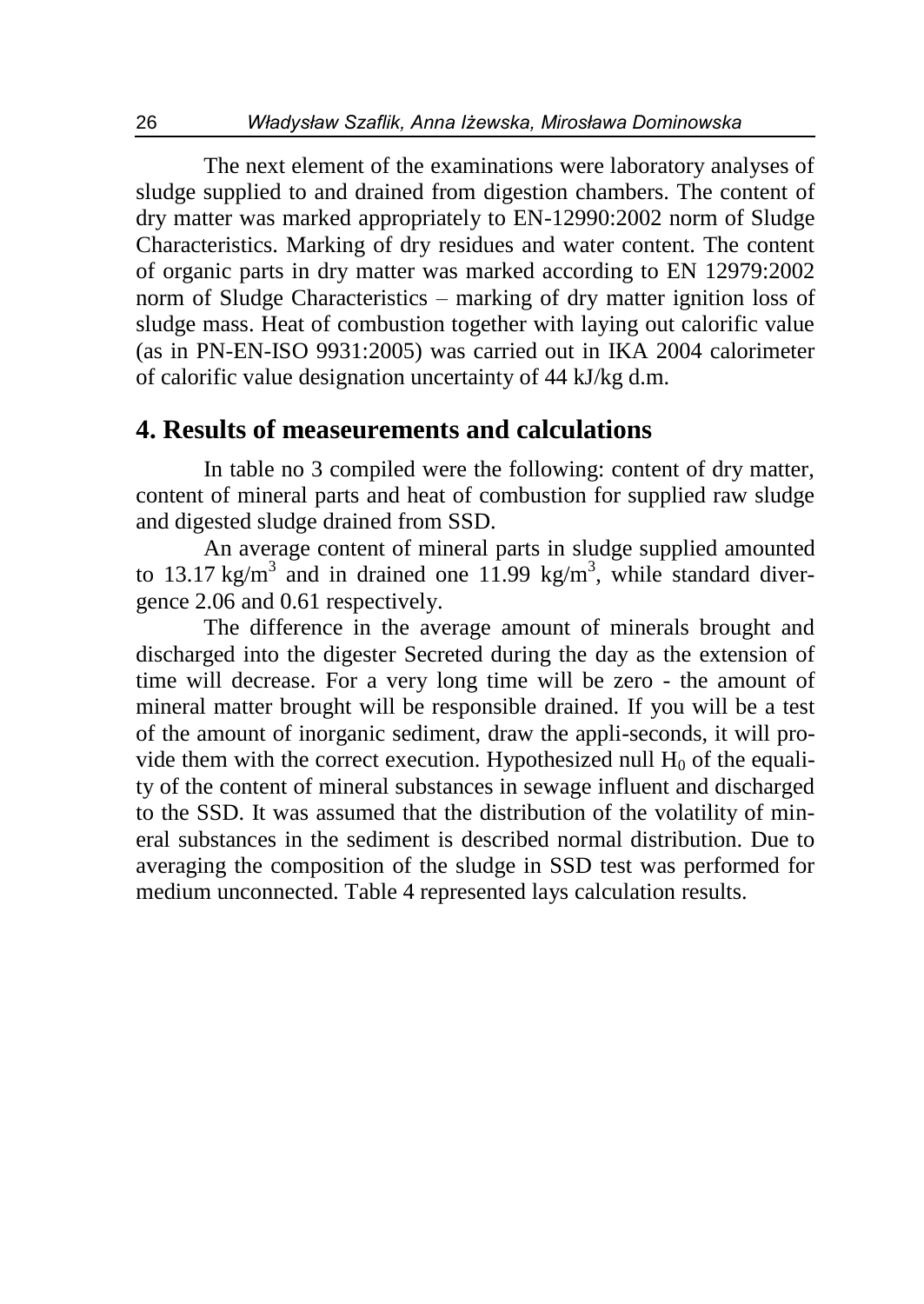**Table 3.** Compilation of the dry matter content, mineral parts and sludge heat of combustion supplied to and drained from digesters [9]

| Tabela 3. Zestawienie zawartości suchej masy, części mineralnych oraz ciepła |
|------------------------------------------------------------------------------|
| spalania osadu doprowadzanego i odprowadzanego z komór fermentacyjnych [9]   |

|                        | Raw sludge            |                        | Digested sludge       |                            |                        |                       |
|------------------------|-----------------------|------------------------|-----------------------|----------------------------|------------------------|-----------------------|
| Date                   | dry matter<br>content | ð<br>content<br>minera | combustion<br>Heat of | Dry matter<br>₩<br>content | ð<br>content<br>minera | combustion<br>heat of |
|                        | $kg/m^3$              | $kg/m^3$               | MJ/kg dm              | $kg/m^3$                   | $kg/m^3$               | MJ/kg dm              |
| 04.04.2012             | 59.7                  | 14.4                   | 17.02                 | 31.0                       | 12.1                   | 13.51                 |
| 17.04.2012             | 44.7                  | 10.6                   | 15.94                 | 30.9                       | 12.5                   | 12.92                 |
| 09.05.2012             | 43.7                  | 10.5                   | 16.13                 | 32.4                       | 12.0                   | 13.99                 |
| 22.05.2012             | 51.9                  | 12.9                   | 16.39                 | 31.3                       | 11.1                   | 12.67                 |
| 05.06.2012             | 50.1                  | 12.7                   | 16.04                 | 31.6                       | 11.3                   | 13.40                 |
| 03.07.2012             | 49.9                  | 14.0                   | 16.26                 | 31.0                       | 11.5                   | 13.44                 |
| 17.07.2012             | 50.1                  | 15.1                   | 14.95                 | 31.9                       | 11.9                   | 11.93                 |
| 25.07.2012             | 43.0                  | 11.9                   | 15.25                 | 33.3                       | 12.9                   | 12.59                 |
| 31.07.2012             | 49.7                  | 16.4                   | 14.44                 | 32.5                       | 12.7                   | 12.99                 |
| Average                | 49.0                  | 12.70                  | 15.92                 | 31.7                       | 11.99                  | 13.04                 |
| Standard<br>divergence | 5.11                  | 2.06                   | 0.81                  | 0.83                       | 0.62                   | 0.61                  |

*\*where, DM – dry matter content in the sludge*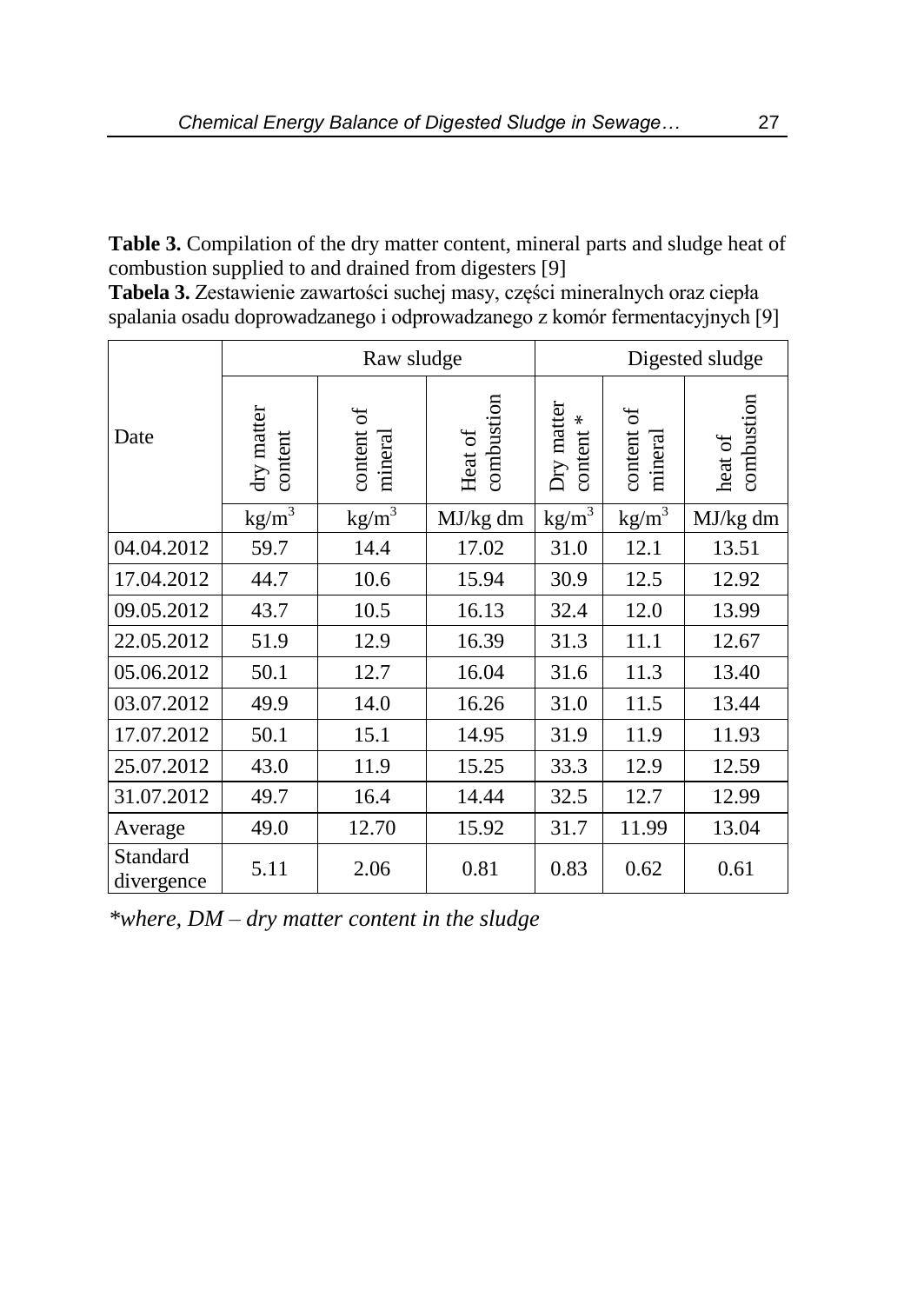**Table 4.** Equality check of amounts of inorganic substances in sediments before and after the SSD

**Tabela 4.** Sprawdzenie równości ilości substancji nieorganicznych w osadach przed i po WKF

| Parameter                                             | Model                                                               | The value<br>calculated |
|-------------------------------------------------------|---------------------------------------------------------------------|-------------------------|
| The variance of the<br>sample                         | $s^{2} = \frac{(n_A - 1)s_A^{2} + (n_B - 1)s_B^{2}}{n_A + n_B - 2}$ | 2.32                    |
| Deviation of the aver-<br>age for the sample          | $s_d = \sqrt{s^2 \left( \frac{1}{n_A} + \frac{1}{n_B} \right)}$     | 0.71                    |
| <b>Empirical parameter</b><br>distribution t Studenta | $t_{emp} = \frac{\bar{x}_A - x_B}{s_d}$                             | 0.72                    |
| Parameter theoretical<br>distribution t studenta      | $t_{\alpha=0.05, v=9+9-2}$                                          | 2.12                    |

Because  $t_{\text{emp}} = 0.72 < t_{0.05} = 2.12$ , then the probability of error of less than 0.05 was found that the average mineral content in the sediment adjusted and-discharged SSD is the same.

Deviation from standard of mineral substances' content should be noted; it is much higher for supplied sludge (2.06), rather than drained sludge (0.62) from SSD. This gives evidence that Separate Sludge Digesters work as a tank, which averages compositions of sludge. Calculated maximum error for determination of heat of combustion supplied to SSD does not exceed 1.5%, while sludge supplied does not exceed 2.0%.

Table 5. presents energy balance of sludge flowing through Separate Sludge Digesters. Maximum error for designation of sludge chemical energy value used in SSD in particular days changes within the scope from 4 to 9%.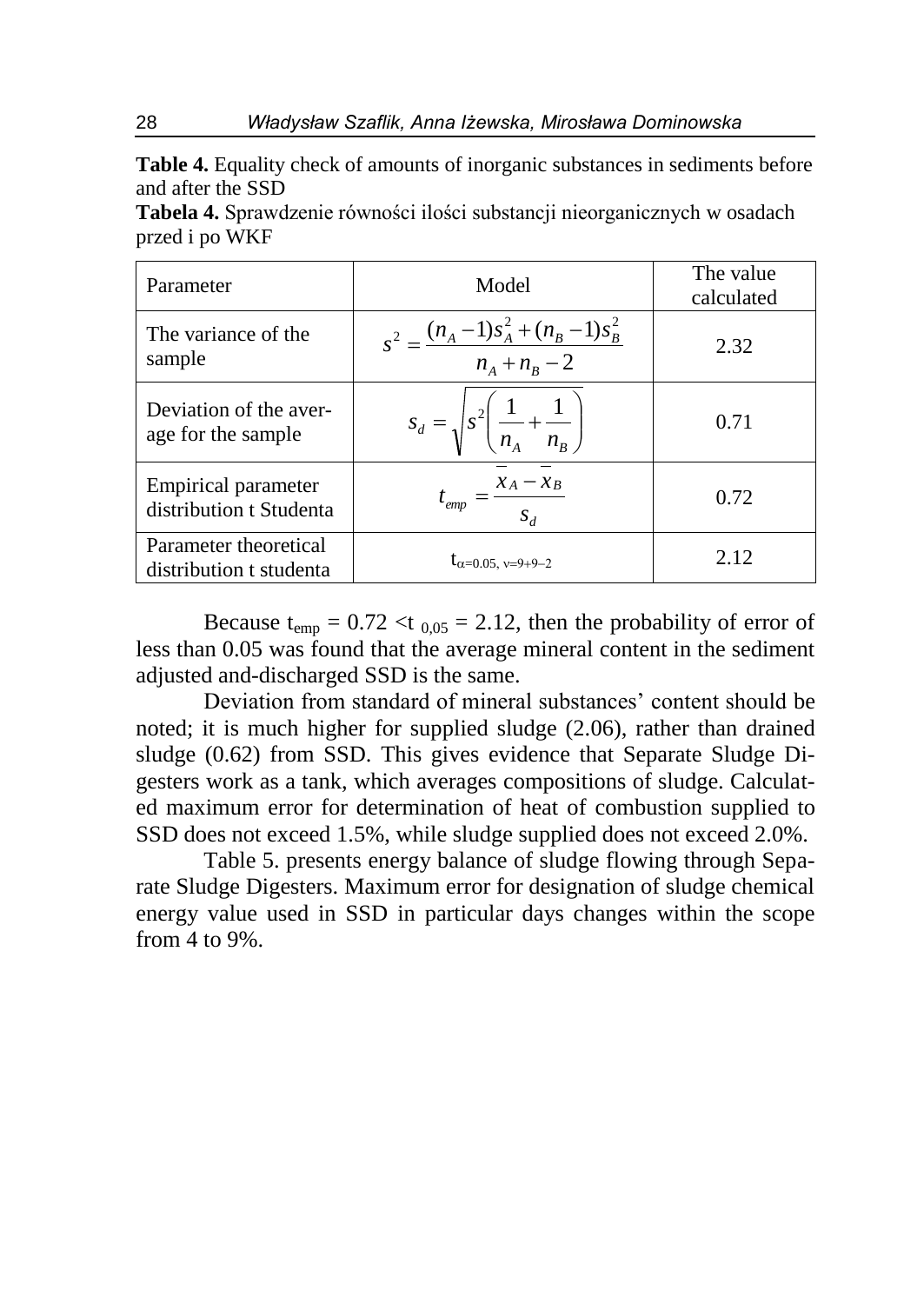|               | The heat of combustion of sludge | Part of the energy         |                                     |
|---------------|----------------------------------|----------------------------|-------------------------------------|
| Date          | <b>Brought</b><br>to the SSD     | Discharged from<br>the SSD | used in chemical<br>precipitate SSD |
|               | $MJ/(m^3 \,sludge)$              | $MJ/(m^3 \,sludge)$        | $MJ/(m^3 \,sludge)$                 |
| 04.04.2012    | 999.07                           | 419.91                     | 590.26                              |
| 17.04.2012    | 712.52                           | 397.94                     | 314.59                              |
| 09.05.2012    | 704.99                           | 453.29                     | 251.61                              |
| 22.05.2012    | 949.00                           | 396.57                     | 452.43                              |
| 05.06.2012    | 903.60                           | 423.44                     | 390.16                              |
| 03.07.2012    | 911.37                           | 416.64                     | 394.73                              |
| 17.07.2012    | 749.00                           | 376.19                     | 372.90                              |
| 25.07.2012    | 655.75                           | 419.91                     | 236.94                              |
| 31.07.2012    | 703.23                           | 422.19                     | 291.05                              |
| Average       | 776.49                           | 413.77                     | 362.72                              |
| Aberrance     | 133.96                           | 21.70                      | X                                   |
| Percent [%]   | 100.0                            | 53.3                       | 46.7                                |
| Aberrance [%] | 17.5                             | 5.2                        | $\mathbf{x}$                        |

**Table 5.** Energy balance of sludge energy flowing through SSD **Tabela 5.** Bilans energii osadów przepływających przez WKF

Percentage value of average chemical energy amount was established, which was changed into heat and emitted with methane. Average value amounts to 362.7 MJ/( $m<sup>3</sup>$  sludge) equivalent 46.7% chemical energy supplied to the sludge SSD. Confidence interval for the average was established, and it was accepted, 0,95 level of confidence interval was approved. Percentage average value of the energy amount changed into heat and emitted with methane in relation to chemical energy of sludge supplied to SSD for Sewage Treatment Plant Pomorzany in Szczecin ranges  $362.7 \pm 79.2$  MJ/(m<sup>3</sup> sludge). This is equivalent to quantity of energy supplied to the WKF  $46.7\% \pm 9.8\%$  (Table 6).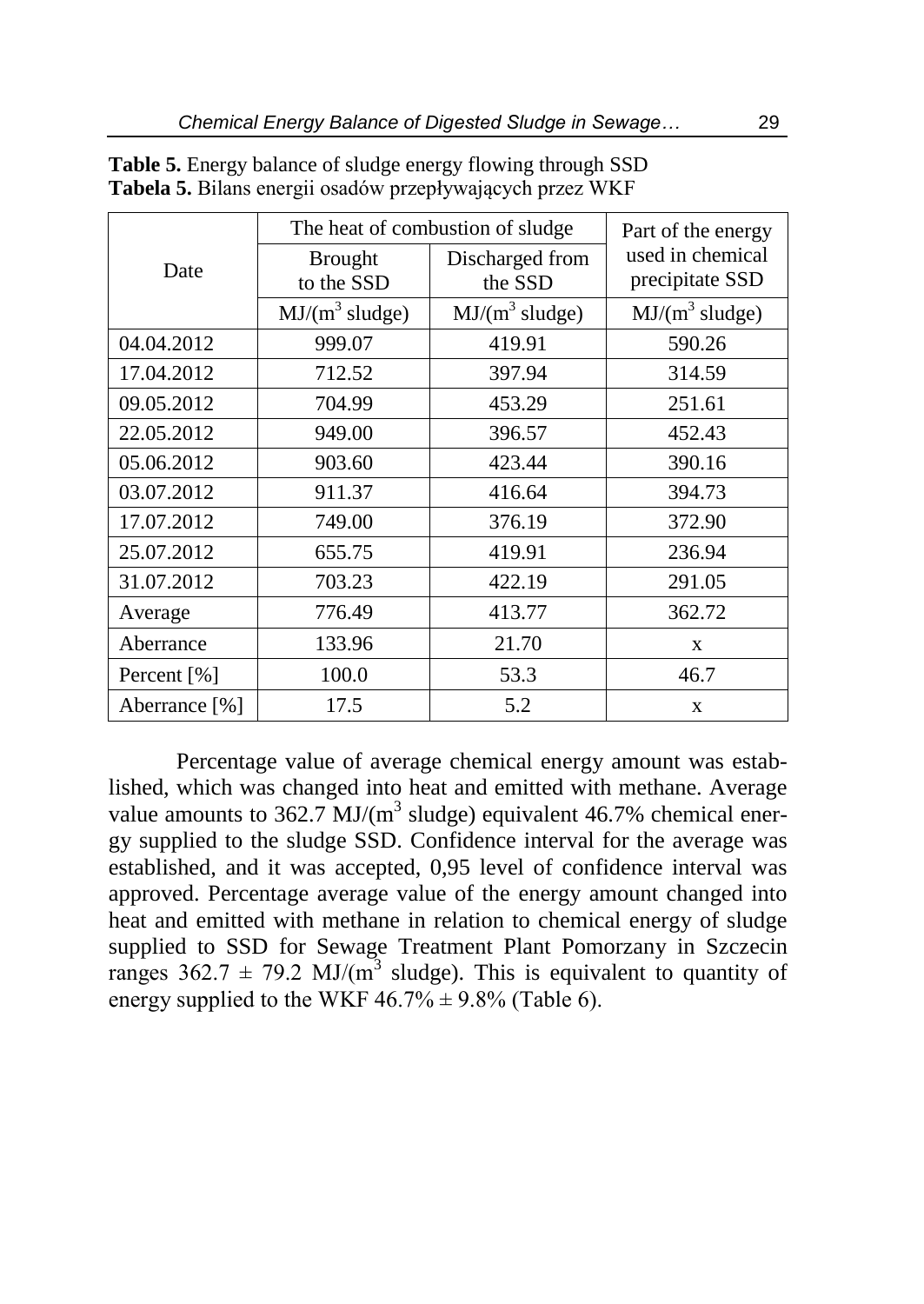**Table 6.** Equality check of amounts of inorganic substances in sediments before and after the SSD

**Tabela 6.** Sprawdzenie równości ilości substancji nieorganicznych w osadach przed i po WKF

| Parameter                                             | Model                                                               | The value calculated |
|-------------------------------------------------------|---------------------------------------------------------------------|----------------------|
| The variance of the<br>difference                     | $s^{2} = \frac{(n_A - 1)s_A^{2} + (n_B - 1)s_B^{2}}{n_A + n_B - 2}$ | 9207                 |
| Mean deviation for<br>the difference                  | $s_d = \sqrt{s^2 \left( \frac{1}{n_A} + \frac{1}{n_B} \right)}$     | 45.2                 |
| Parameter theoretical<br>distribution t studen-<br>ta | $t_{\alpha=0.05, v=9+9-2}$                                          | 1.75                 |
| Standard divergence                                   | $S_d$ $t_{\alpha=0.05, v=9+9-2}$                                    | 79.2                 |

## **5. Conclusions**

The article presents energy analysis results of Separate Sludge Digesters work in Sewage Treatment Plant Pomorzany. The result received ranges in the scope of values published in literature [2]. Analyzing dry matter content of sludge examined, which amounts from 43.0 to 59.7  $kg/m<sup>3</sup>$  for raw sewage, it was established that it is close to values provided by [19–21].

Average content of mineral parts in sludge supplied and drained ranges in the boundaries provided by literature [12–14, 17]. However, Shen and Zhang as well as Stelmach and Wasielewski [19, 21] come to conclusion that the content of ash in sludge is higher and amounts to 22.6 and 36.8% respectively. Calorific value (heat of combustion) of sludge supplied to SSD is similar to the one presented by Bien, Dabrowski and Piecuch, Stelmach and Wasilewski as well as Werl and Wilk [1, 5–8, 21, 23]. Low heat of combustion and low calorific value of examined sludge after digestion, that amounted from 11.93 to 13.99 MJ/kg dm can result from kind of drainage and content of nitrogen, coal, ratio of coal to nitrogen, hydrogen to sulphur. Heat of combustion (calorific value) of sludge after digestion corresponds with medium–digested sludge. Percentage value of average amount of chemical energy changed into heat and emitted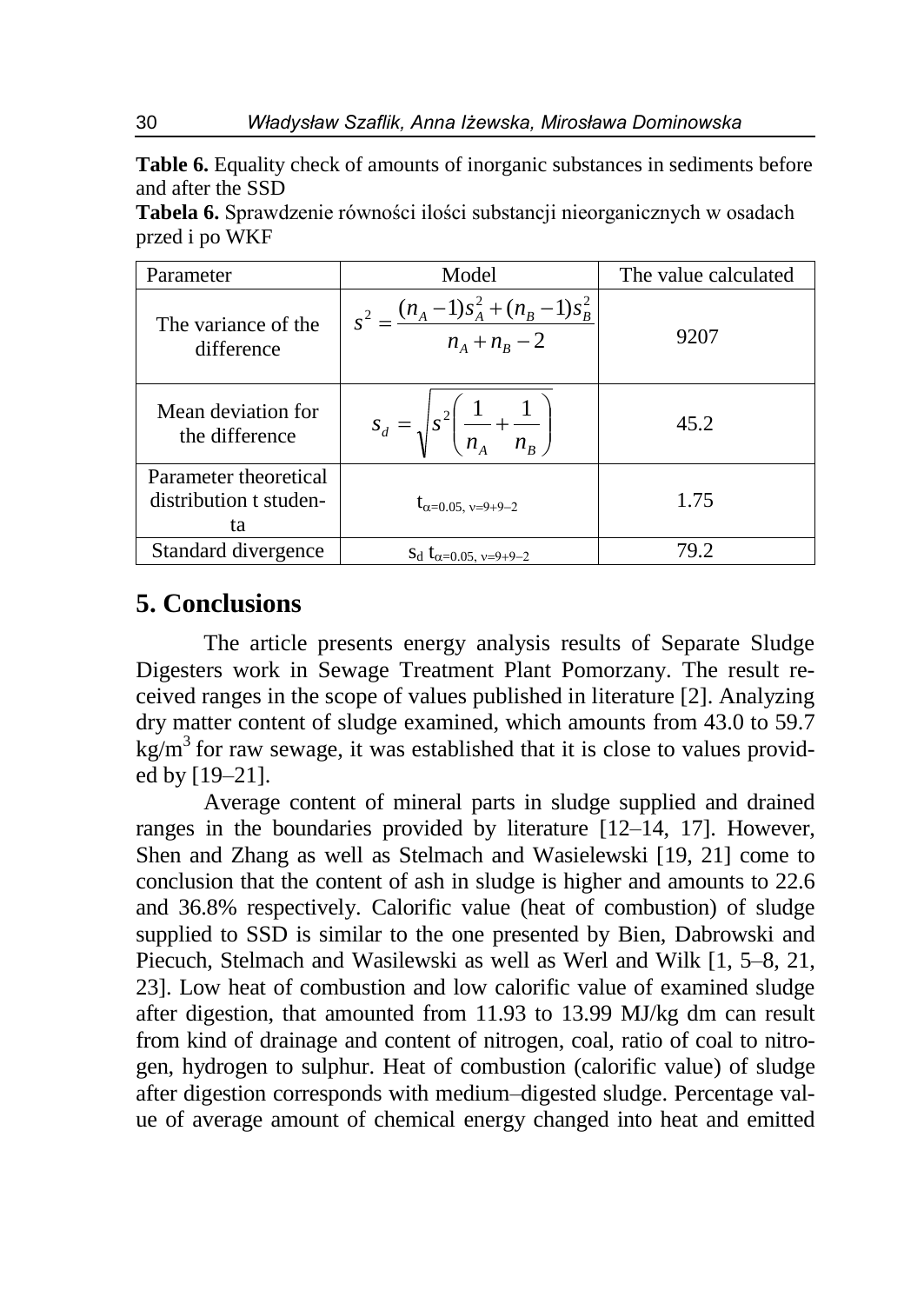with methane in relation to chemical energy of sludge supplied to SSD for Sewage Treatment Plant Pomorzany in Szczecin ranges in  $46.7 \pm 11.3\%$ .

Authors in their further works intend to estimate shares of chemical energy changed into heat and emitted with methane in Separate Sludge Digesters in Sewage Treatment Plant Pomorzany in Szczecin.

*Authors of the article thank the Management of Water and Sewage Company in Szczecin for the access to data and results of sludge laboratory analyses in Sewage Treatment Plant Pomorzany.*

# **References**

- 1. **Bień J.:** *Osady ściekowe. Teoria i praktyka.* Wyd. Politechniki Częstochowskiej, Częstochowa 2007.
- 2. **Cornel P., Meda A., Bieker S.:** *Wastewater as a source of energy, nutrients and service water*. Treatise in Water Science. Elsevier Verlag (2011).
- 3. **Czekała J.:** *Osady ściekowe źródłem materii organicznej i składników pokarmowych.* Fol. Univ. Agric. Stetin. 200 Agricultura (77), 33–39 (1999).
- 4. Dane eksploatacyjne Oczyszczalni Ścieków Pomorzany otrzymane z Zakładu Wodociągów i Kanalizacji Sp. z o.o. w Szczecinie. Szczecin 2012.
- *5.* **Dąbrowski J., Piecuch T.:** *Badania laboratoryjne nad możliwością osadów ściekowych wraz z odpadami gumowymi.* Inżynieria Ekologiczna 25, (2011).
- 6. **Dąbrowski J., Piecuch T. B.:** *Badania laboratoryjne nad możliwością współwspalania miału węglowego wraz z osadami ściekowymi.* Przegląd Górniczy. 11, (2010).
- *7.* **Dąbrowski J., Piecuch T.:** *Badania laboratoryjne nad możliwością współwspalania wybranych grup odpadów tworzyw sztucznych wraz z osadami ściekowymi.* Polityka Energetyczna 14 (1), (2011).
- *8.* **Dąbrowski J., Piecuch T.:** *Mathematical Description of Combustion process of Selected Groups of Waste.* Rocznik Ochrona Środowiska (Annual Set The Environment Protection) 11, 253–268 (2011).
- 9. **Dominowska M.:** *Bilans energetyczny Wydzielonej Komory Fermentacyjnej Oczyszczalni Ścieków Pomorzany w Szczecinie*. Praca dyplomowa magisterska prowadzona przez prof. dr hab. inż. Władysława Szaflika. Szczecin 2012.
- 10. Dyrektywa 2001/77/WE Parlamentu Europejskiego i Rady z dnia 27 września 2001 r. w sprawie wspierania produkcji na rynku wewnętrznym energii elektrycznej wytwarzanej ze źródeł odnawialnych (Dz. Urz. L 293/33 z dnia 27.09.2001).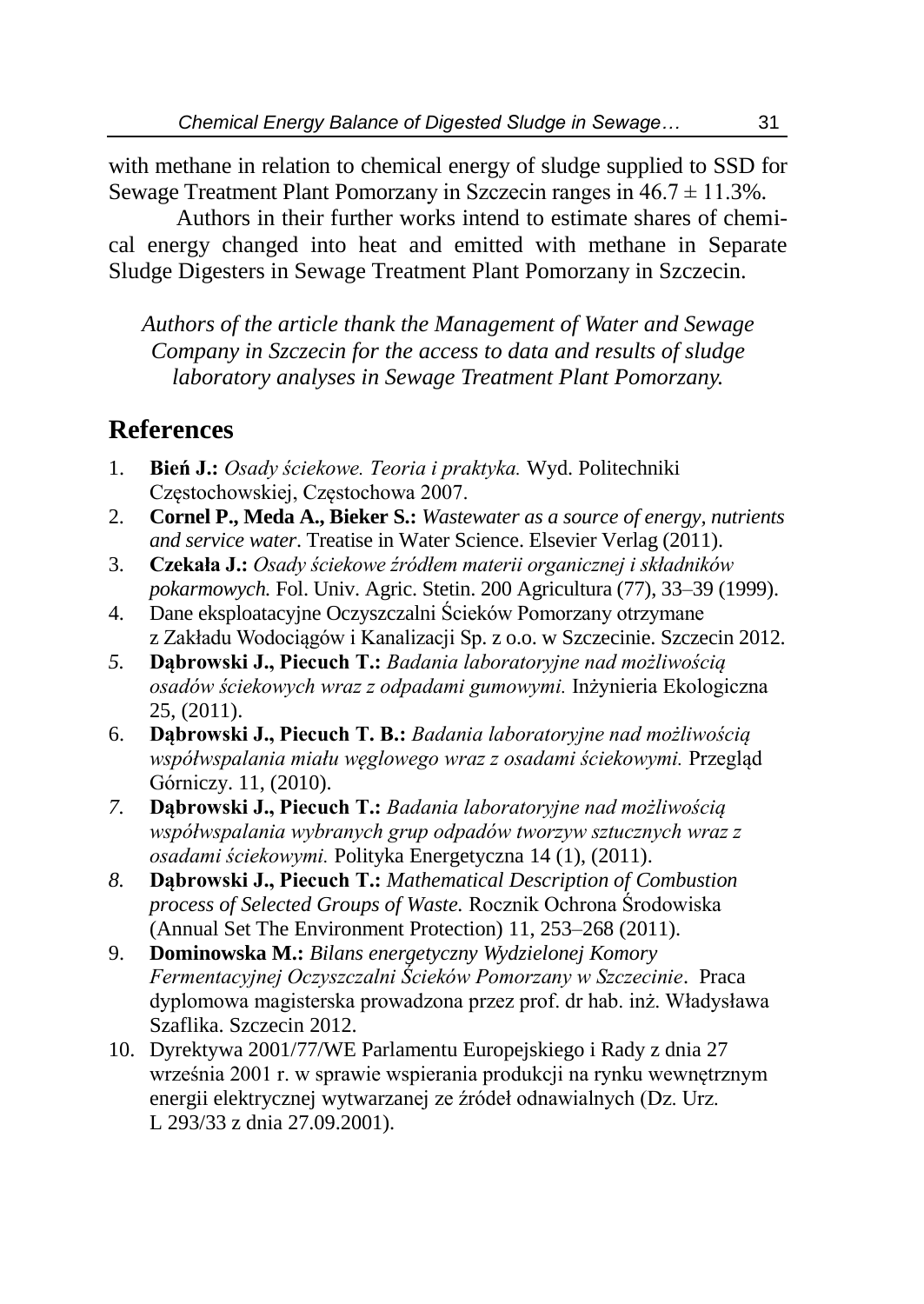- 11. **Laturnus F., von Arnold K., Gron C.:** *Organic Contaminants from Sewage Sludge Applied to Agricultural Soils.* Env Sci Pollut. Res. 14, Special Issue 1, 53–60 (2007).
- 12. **Maćkowiak Cz.:** *Skład chemiczny osadów ściekowych ich wartość nawozowa, "*Charakterystyka i zagospodarowanie osadów ściekowych" Bydgoskie Towarzystwo Naukowe. Prace Wydziału Nauk Technicznych seria A 2000, 30, 16–21 (2000).
- 13. **Ndaji F.E., Ellyatt W.A.T., Malik A.A., Thomas K.M.:** *Temperature programmed combustion studies of coal and waste materials*. Fuel 78, 301–307 (1999).
- 14. **Pierścieniak M., Bartkiewicz B.:** *Zagospodarowanie biogazu powstającego w procesie fermentacji metanowej w oczyszczalniach ścieków.* Ochrona Środowiska i Zasobów Naturalnych, nr 47, 47–61 (2011).
- 15. Praca zbiorowa: Dokumentacja powykonawcza Oczyszczalni Ścieków Pomorzany.
- 16. **Roati C., Fiore S., Ruffino B., Marchese F., Novarino D., Zanetti M C.:**  *Preliminary evaluation of the potential biogas production of foodprocessing industrial wastes.* American J. of Environmental Sciences 8(3), 291–296 (2012).
- 17. **Roca-Perez L., Martinez C., Marcilla P., Boluda R.:** *Composting rice straw with sewage sludge and compost effects on the soil-plant system.* Chemosphere (2009), doi: 10.1016/j.chemosphere.2009.12.059
- 18. Rozporządzenie Ministra Środowiska z 2006 r w sprawie warunków jakie należy spełnić przy wprowadzaniu ścieków do wód lub do ziemi, oraz w sprawie substancji szczególnie szkodliwych dla środowiska wodnego (Dz. U. z dnia 24 lipca 2006 r. nr 137 poz. 994 z póź. zm.)
- 19. **Shen L., Zhang D.:** *An experimental study of oil recovery from sewage sludge by low–temperature pyrolysis in a fluidized-bed.* Fuel 82, 465–472 (2003).
- 20. **Stańczyk-Mazanek E., Piatek M., Kępa U.:** *Wpływ następczy osadów ściekowych stosowanych na glebach piaszczystych na właściwości kompleksu sorpcyjnego.* Rocznik Ochrona Środowiska 15 (3), 2437–2451 (2013).
- 21. **Stelmach S., Wasielewski R***.: Co-combustion of dried sewage and coal in a pulverized coal boiler*. J. Mater Cycles Waste Manag. 10, 110–115 (2008).
- 22. **Torii S.I., Lavado R.:** *Zinc distribution in soils amended with different kinds of sewage sludge.* J. Environmental Management 99, 1571–1579 (2009).
- 23. **Werle S., Wilk R.K.:** *A review of methods for the thermal utilization of sewage sludge: The Polish perspective.* Renewable Energy 35, 1914–1919 (2010).